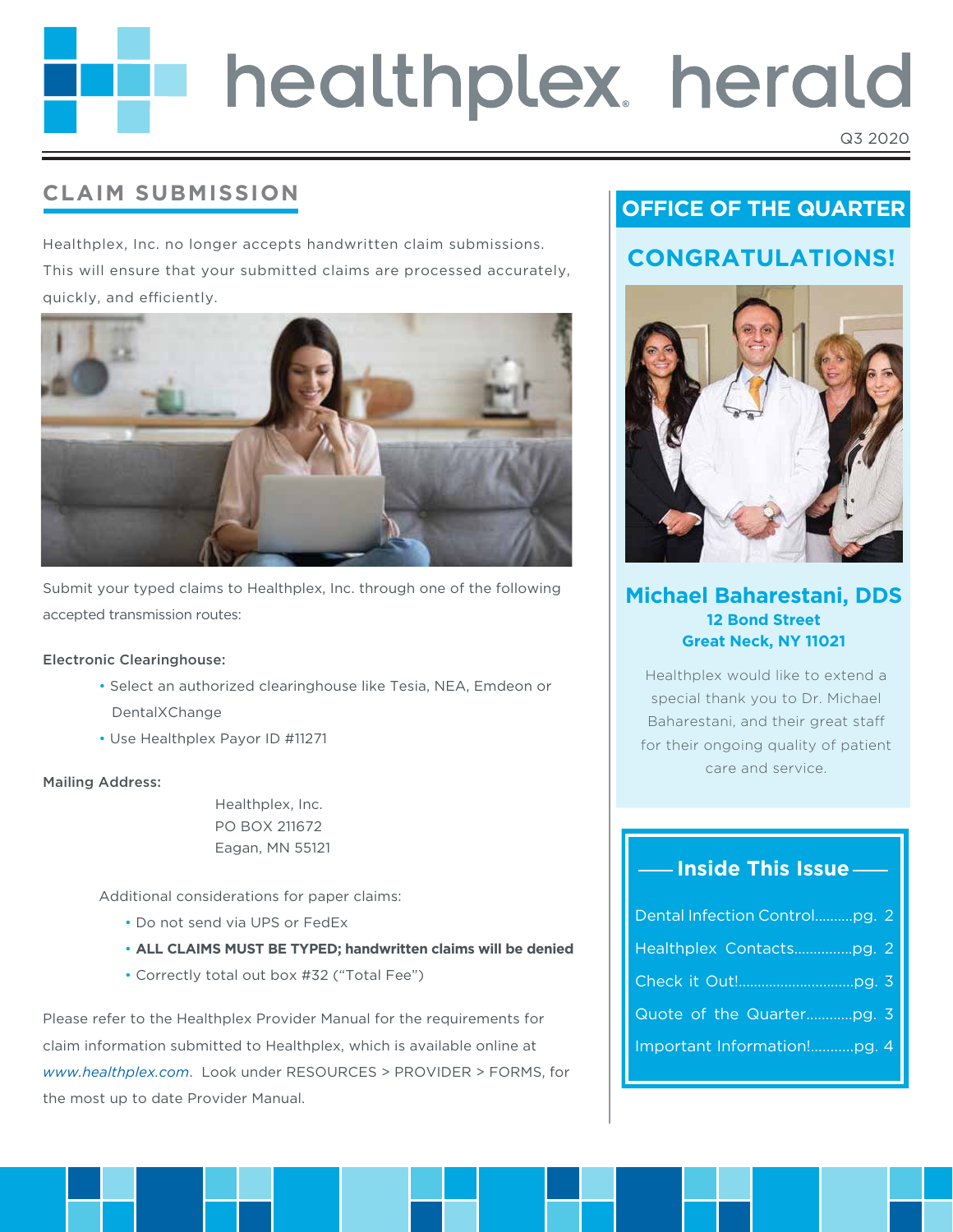#### **HEALTHPLEX HERALD**

# **SEPTEMBER IS NATIONAL DENTAL THEALTHPLEX CONTACTS INFECTION CONTROL AWARENESS MONTH!**

As we all try to recover and strive through the pandemic, infection control has been magnified more now than ever. Standard precautions should always be followed within a dental setting to protect not only your patients but your staff members as well. Your daily standard safety measures should consist of hand hygiene, use of PPE, respiratory hygiene, safe injection practices, sterile instruments and devices, sharps safety, and clean and disinfected environmental surfaces.

 In a dental practice it is important to have an individual who is trained in infection prevention. This individual would help develop and maintain written infection prevention policies and procedures. As daily practice continues it is imperative to consistently review state and federal guidelines. Not only is disinfection a major factor in the dental chair, but it is crucial in the office space as well. Surfaces such as light handles, switches, dental radiograph equipment, computers, drawer handles, and faucets should all be disinfected using an EPA-registered hospital disinfectant after each patient. Masks should be worn at all times and the office should be appropriately set up for social distancing. Let's do our part to stop the spread, Infection free is the way to be!



#### **healthplex.com**

#### **Fax Numbers** *(516 area code)*

| Claims542-2614                    |  |
|-----------------------------------|--|
| <b>Customer Service227-1143</b>   |  |
| <b>Provider Relations228-9571</b> |  |
| Referral Authorization228-5025    |  |

#### **E-Mail**

 Info@healthplex.com ProviderRelations@healthplex.com Claims@healthplex.com Referrals@healthplex.com

#### **Phone Numbers**

#### **Provider Hotline.......888-468-2183**

*(Options)*

- 1: Eligibility
- 2: Urgent Referrals
- 3: Website Support
- 4: Claims Automated System
- Contracting *(Commercial Programs)* 5:
- Contracting *(Government Programs)* 6:
- 7: Panel Participation

**UM Clinical Review....888-468-5182 Internet Support.........888-468-5171**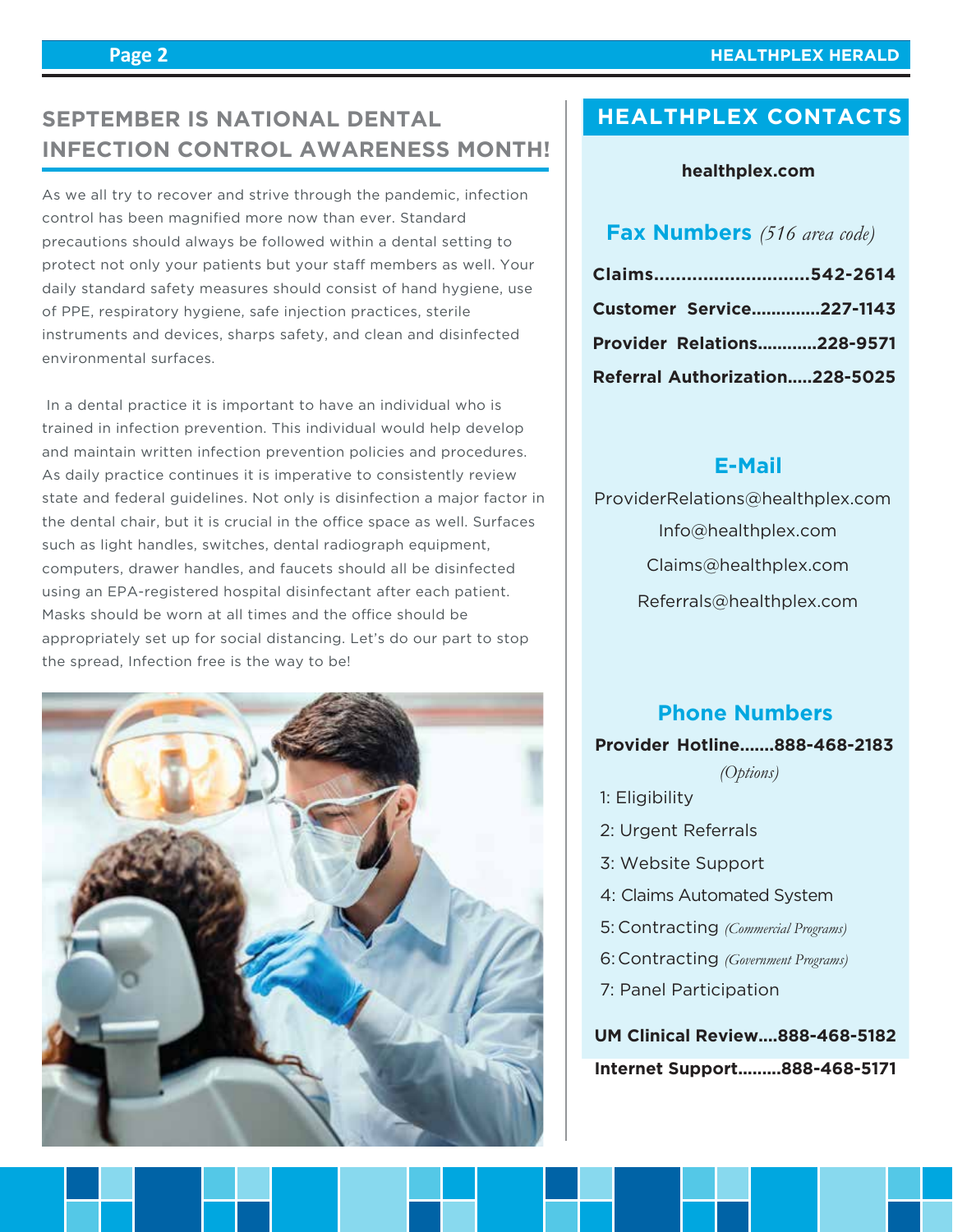#### **CHECK IT OUT!**

#### **Cultural Awareness Videos**

As part of our overall goal to increase member satisfaction, a 2020 initiative was formed to decrease member complaints relating to the behavior of dentists and/or office staff by educating and bringing cultural awareness to our network dentists. Healthplex has added three educational videos to our Provider Portal on the Healthplex website towards this initiative:

- "Vanessa Goes To The Doctor" A Patient's Perspective
- "To Treat Me You Have To Know Who I Am" Learning about LGBTQ
- "Demonstrating Compassion" Tips for Office Professionalism

https://www.healthplex.com/resources/practice-resources

#### **Teledentistry Listings**

Have your hours changed due to COVID-19? Is Teledentistry now available at your office? Please visit our Provider Web Portal under Account Settings to update your provider listing!

#### **Provider Satisfaction Survey**

The annual Healthplex provider satisfaction survey is now available on the web and we would appreciate your input. The survey will be available on the Healthplex provider portal through November 15, 2020. We value your opinion and strongly encourage you to complete the survey. Your office's feedback on your experience and interaction with Healthplex in 2019 is very important to us! Responding to the survey will enter your office for a chance at a \$300 gift card!

To complete the survey, please follow the instructions below:

- First, go to www.healthplex.com and log in with your username and password.
- After logging in, click on "Critical Updates" to complete the online survey. Remember to complete a survey for each of your office locations and specialties.

Please be assured that Healthplex will use the survey results to evaluate how we might improve both our programs and our overall relationship with our providers.

*Thank you in advance for taking the time to complete the Healthplex Dental Satisfaction Survey*